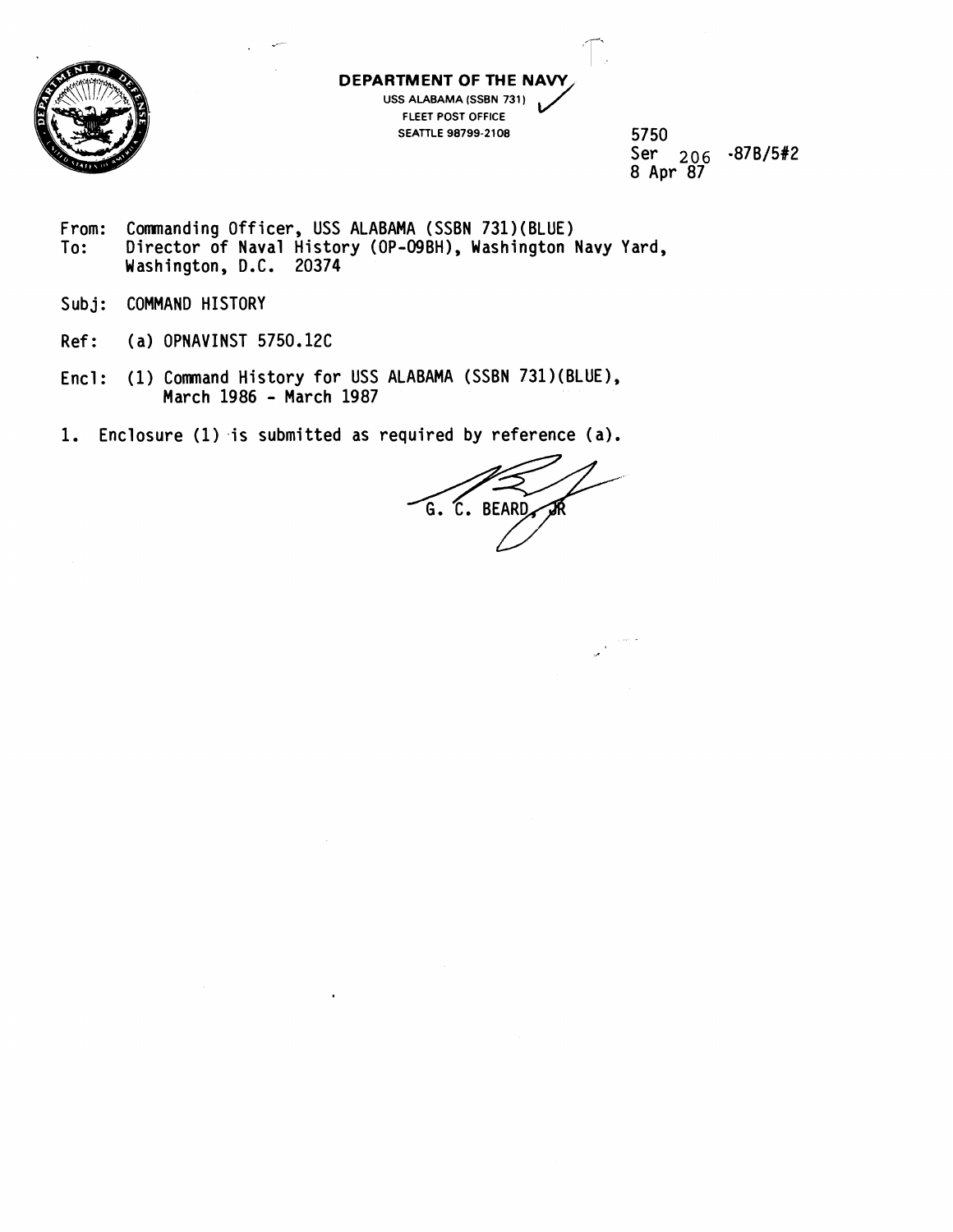## COMMAND HISTORY 1986

## DATE EVENT

- 10 Mar 86 Commenced Refit ninety-nine.
- 28 Mar 86 Completed first srategic missile loadout. Failed Nuclear Technical Proficiency Inspection (NTPI) and was immediately reinspected.
- 29 Mar 86 Passed NTPI with grade of satisfactory.
- 4 Apr 86 Exchange of command, BLUE crew received, NSB, Bangor, WA.
- 11 Apr 86 Inport Bangor, WA conducting fast cruise.
- 13 Apr 86 Underway for independent steaming exercises in the local operating areas. Completed Refit ninety-nine.
- 14-15 Apr 86 Passed first BLUE crew NTPI with grade of satisfactory.
- 23 Apr 86 Moored at Delta Pier, Bangor, WA and commenced Refit one.
- 12-13 May 86 Conducted first Dabob Bay post refit sea trials.
- 16 May 86 Underway from Bangor, WA for Patrol one.
- 20-21 Jul 86 Conducted Supply Management Inspection (SMI) earning the grade of outstanding and Operational Reactor Safeguards Examination (ORSE) for the grade of above average.
- 22 Jul 86 Moored at Delta Pier, Bangor, WA, completing Patrol one. Commenced Refit two.
- 25 Jul 86 Exchange of Command, GOLD crew received.
- 14 Aug 86 Underway from Bangor, WA for Patrol two. Completed Refit two.
- 26 Sep 86 Captain G.C. BEARD, JR relieved Captain W.H. TAYLOR as Commanding Officer of the BLUE crew.
- Conducted SMI earning the grade of excellent and an ORSE for 20-21 Oct 86 a grade of above average.
- 22 Oct 86 Moored at Delta Pier, Bangor, WA, completing Patrol two. Commenced Refit three.
- 25 Oct 86 Exchange of Command, BLUE crew received.
- 13 Nov 86 Completed Refit three and departed Bangor, WA for ISE in the local operating area.
- 18 Nov 86 Moored Bangor, WA and prepared for special Suspended Acoustic Trials at the DTNSRDC range in Carr Inlet, Tacoma, WA.

 $\overline{c}$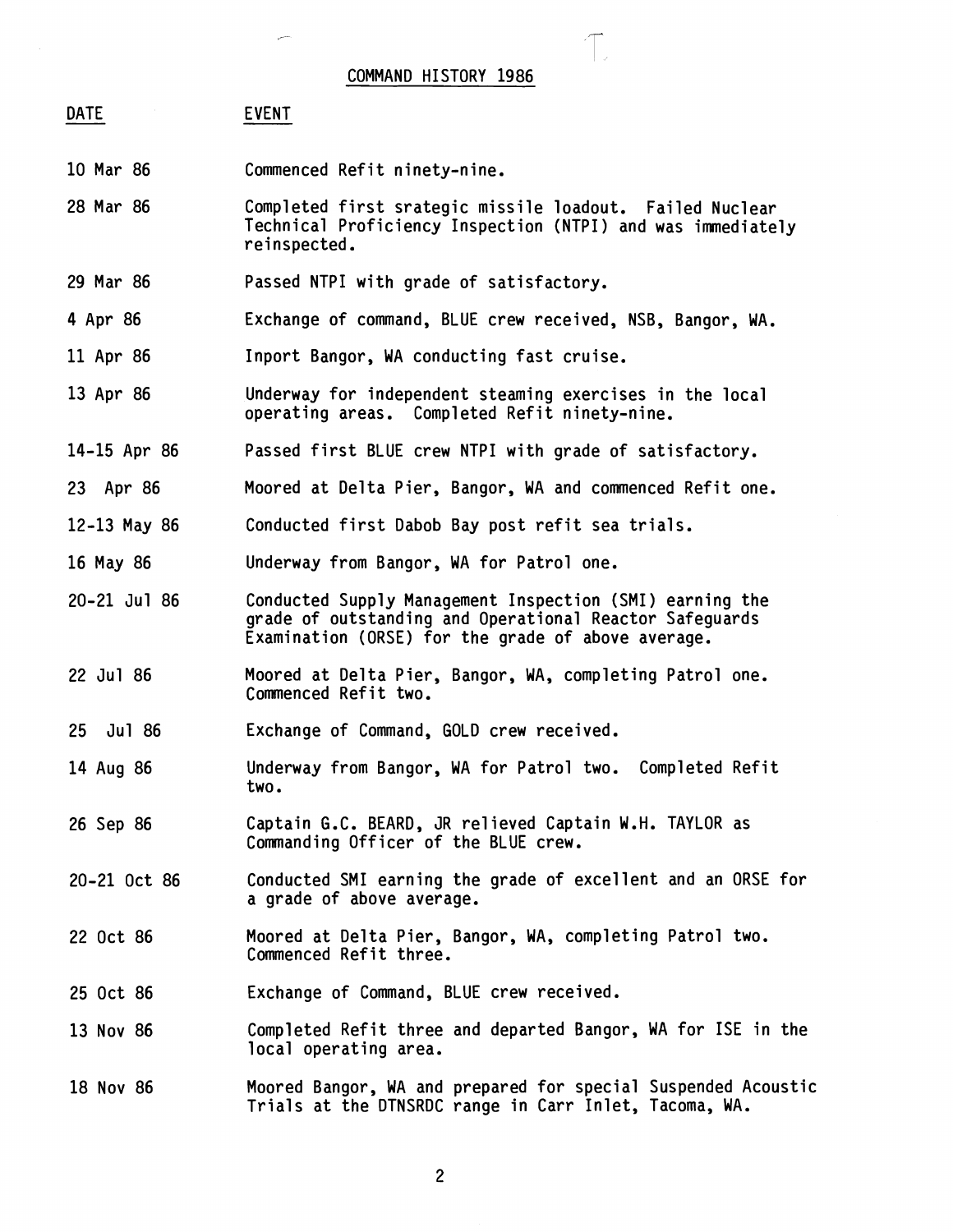| <b>DATE</b> | <b>EVENT</b>                                                                               |
|-------------|--------------------------------------------------------------------------------------------|
| 23 Nov 86   | Departed Bangor, WA and commenced Acoustic Trials at Carr<br>Inlet.                        |
| 9 Dec 86    | Completed Acoustic Trials and moored Bangor, WA.                                           |
| 13 Dec 86   | Departed Bangor, WA for Patrol four.                                                       |
| 18 Dec 86   | Captain J.H. STEIN relieved Captain M.S. WRIGHT as Commanding<br>Officer of the GOLD crew. |
| 30 Dec 86   | Arrived Pearl Harbor, HI for tactical weapons loadout.                                     |

 $\Gamma$ 

 $\label{eq:2.1} \frac{1}{\sqrt{2\pi}}\int_{0}^{\infty}\frac{1}{\sqrt{2\pi}}\left(\frac{1}{\sqrt{2\pi}}\right)^{2\alpha}d\theta.$